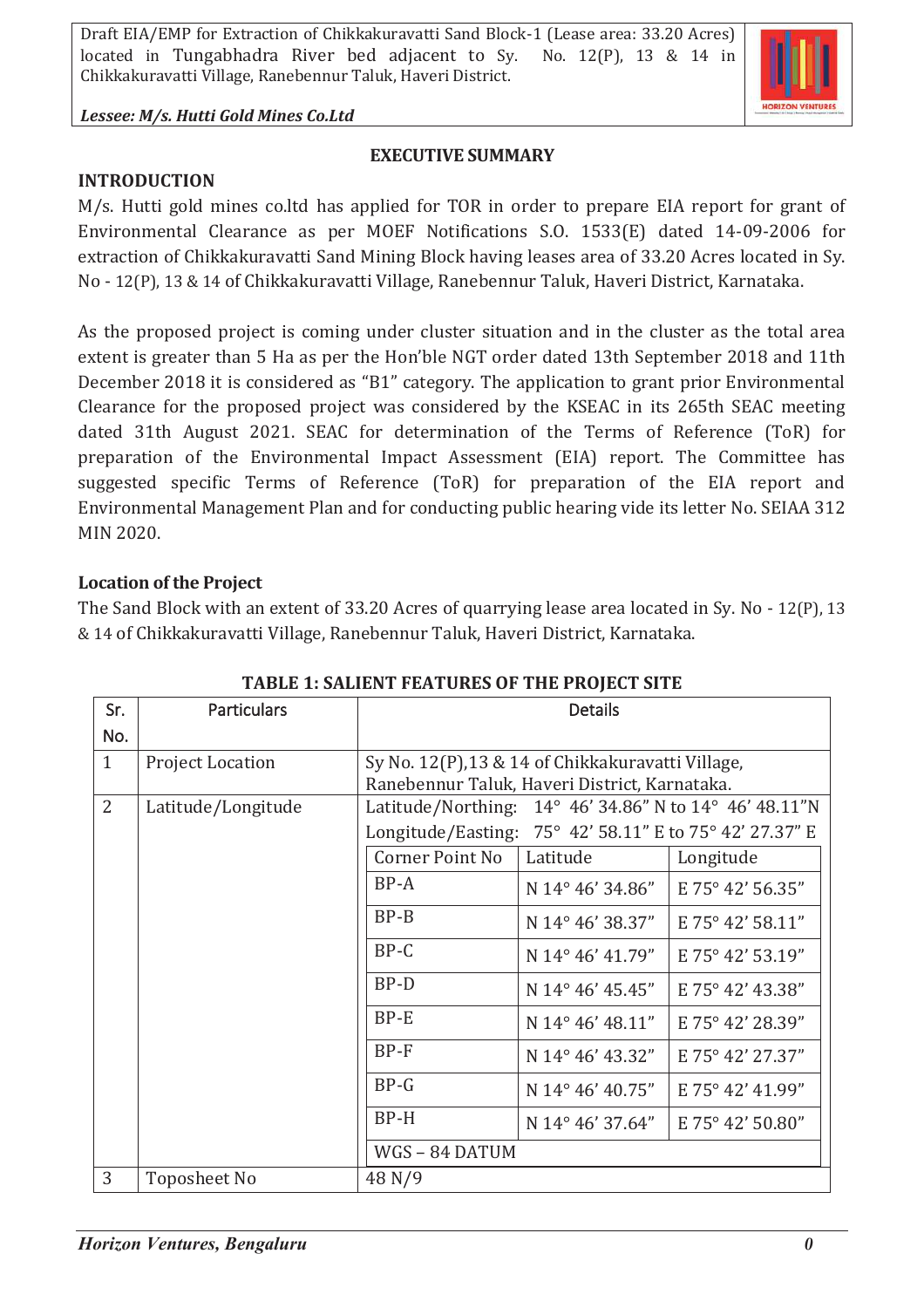

### *Lessee: M/s. Hutti Gold Mines Co.Ltd*

| Sr.            | <b>Particulars</b>                       | <b>Details</b>                                                            |                                  |                         |
|----------------|------------------------------------------|---------------------------------------------------------------------------|----------------------------------|-------------------------|
| No.            |                                          |                                                                           |                                  |                         |
|                | <b>Climatic Conditions</b>               | Ambient air temp 18°C to 40°C                                             |                                  |                         |
|                |                                          | Avg. annual rainfall 792.80 mm                                            |                                  |                         |
|                |                                          | Source: CGWB, Haveri                                                      |                                  |                         |
| $\overline{4}$ | Site elevation above MSL                 | 517m to 515m MSL                                                          |                                  |                         |
|                | Land use at the proposed<br>project site | Type of land use                                                          | Existing /<br>present<br>(Acres) | End of lease<br>(Acres) |
|                |                                          | Area to be Excavated                                                      | $-$                              | 29.15                   |
|                |                                          | <b>Buffer Zone</b>                                                        | $\sim$                           | 4.05                    |
|                |                                          | Area Un-utilized                                                          | 33.20                            |                         |
|                |                                          | <b>TOTAL</b>                                                              | 33.20                            | 33.20                   |
| 5              | Site topography                          | The terrain is almost flat with very slight undulation due<br>South West. |                                  |                         |
| 6              | Nearest roadway                          | NH 48 - 21.80 Kms (S) (Haveri to Davanagere Road)                         |                                  |                         |
|                |                                          | SH 57 - 7.45 Kms (W) (Holalu to Guttal road)                              |                                  |                         |
| $\overline{7}$ | <b>Nearest Railway Station</b>           | Ranebennur Railway Station - 18.80 Kms (S)                                |                                  |                         |
| 8              | Nearest Railway line                     | Ranebennur Railway Station - 18.80 Kms (S)                                |                                  |                         |
| 9              | Nearest Air Port                         | Hubbli AirPort (NW) at a distance of about 94.20 Kms.                     |                                  |                         |
| 10             | Nearest village/major                    | Chikkakuravatti Village - 1.60 kms (SW)                                   |                                  |                         |
|                | town                                     | Ranebennur - 18.90 Kms                                                    |                                  |                         |
| 11             | Hills/valleys                            | No major hills and valleys within 10 km radius                            |                                  |                         |
| 12             | <b>Ecologically sensitive</b><br>zone    | Ranebennuru Block - 1-6.05 Kms (S). Site is outside ESZ                   |                                  |                         |
| 13             | Reserved/Protected                       | Ranebennuru Block - 1-6.05 Kms (S)                                        |                                  |                         |
|                | forests                                  |                                                                           |                                  |                         |
| 14             | Historical/tourist places                | None within 5 km radius area                                              |                                  |                         |

# **PROJECT DESCRIPTION**

# **Method of Quarrying**

An open cast method will be adopted to operate the area. Since, the annual production is about 1,24,789 Tons per annum for five years; the Open cast method will be followed during the plan period.

# **Anticipated life of the quarry**

Life of the quarry in this is not applicable, as the extraction and replenishment is a continuous process. Depletion and addition of ordinary sand is to be balanced by keeping the production level always low comparing to the replenishment.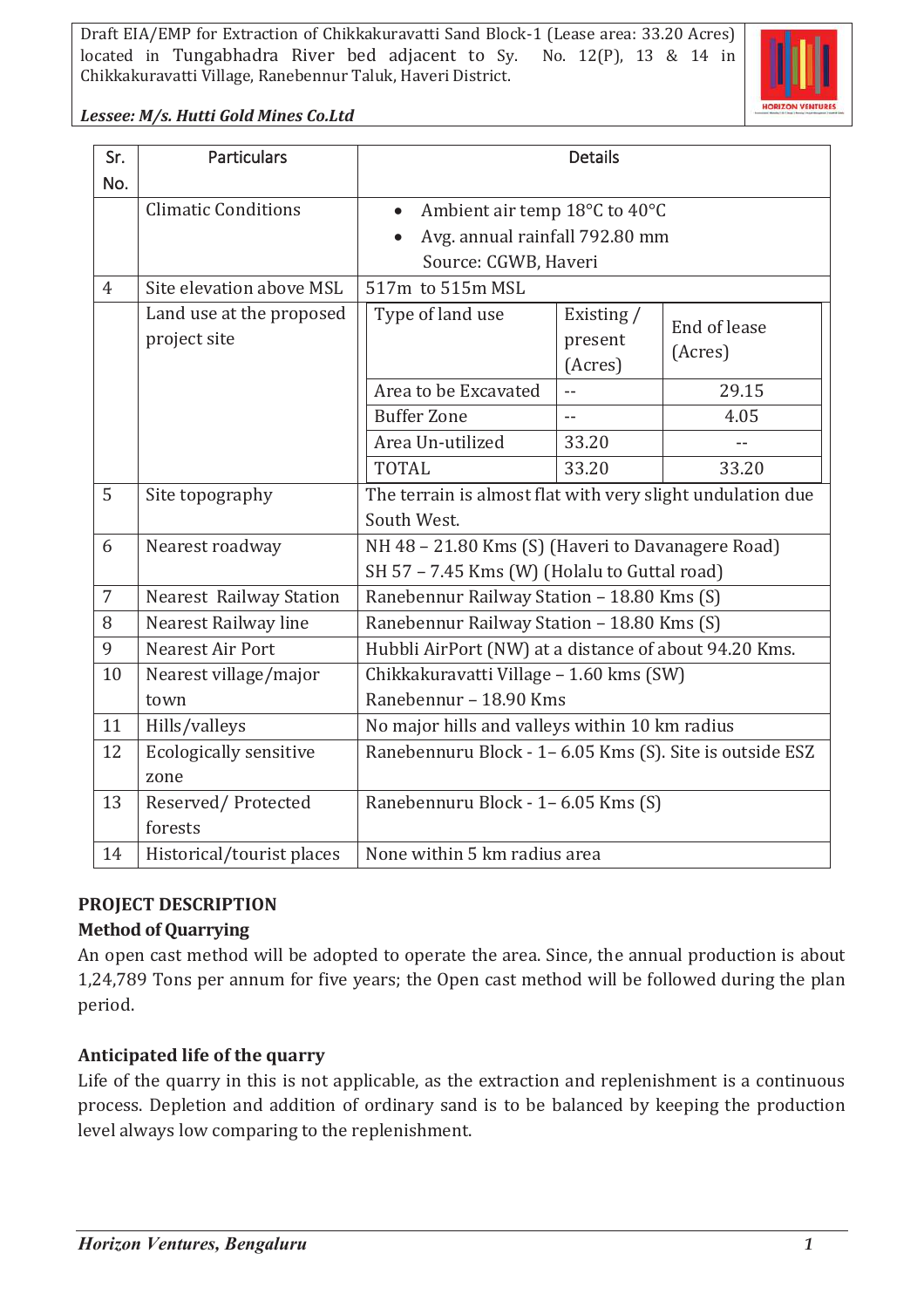

## *Lessee: M/s. Hutti Gold Mines Co.Ltd*

## **Conceptual Quarry Plan**

Based on reserves of River Sand as Production capacity of 1,24,789 Tons per annum for the 5 years plan period, thus the anticipated life of the will be till the reserves get exhausted.

## **Waste Generation & Disposal**

There is no such reduction of waste / mineral reject processing possibilities are proposed during plan period. There is no proposal of dumping during the proposed ensuing quarrying period, & concurrent backfilling is proposed.

## **Water Requirement & Source**

Total water requirement for the project will be 20.5 KLD, Requirement is met by procurement of water from the bore well nearby Tankers.

## **Manpower Requirement**

The said quarry provides direct employment to 12 people and generate indirect employment for 24 more people. Most of the directly employed manpower falls under skilled category Preference will be given to the local people as per their eligibility.

## **Site Infrastructure**

The Quarry will have its own office premises, canteen, first-aid center etc. Quarry office is well connected with wireless and telephone, internet & e-mail facilities for communication. The Quarry is provided with a workshop to undertake repairs and regular maintenance of quarrying machinery deployed.

# **EXISTING ENVIRONMENTAL SCENARIO**

# **Baseline Environmental Studies**

# **Meteorology & Ambient Air Quality**

**Summary of Meteorological data generated at site (January 2020 to December 2020)**

| Temperature $(^{\circ}C)$ | 40.4 to 14.4°C |  |  |
|---------------------------|----------------|--|--|
| Relative Humidity (%)     | 74% to 22%     |  |  |
| <b>Wind Direction</b>     | W              |  |  |
| Calm wind %               | 11.15%         |  |  |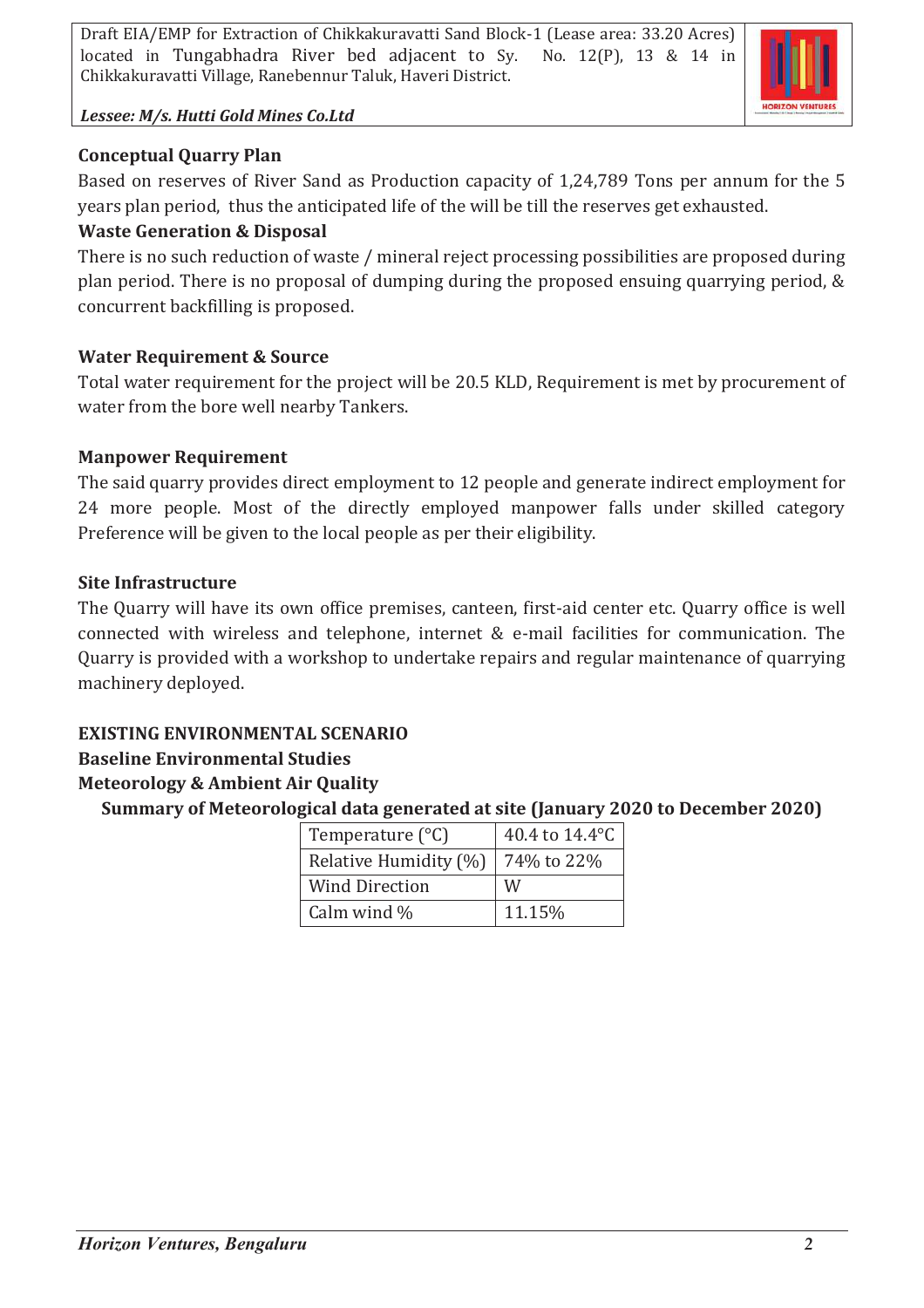

## *Lessee: M/s. Hutti Gold Mines Co.Ltd*



# **Ambient Air Quality Status**

From the results, it is observed that the ambient air quality with respect to PM<sub>10</sub>, PM<sub>2.5</sub>, SO<sub>2</sub>, and NOx at all the monitoring locations is within the permissible limits specified by CPCB.

### **Ambient Noise Levels**

Ambient noise level monitoring was carried out at the 9 monitoring locations; those were selected for ambient air quality monitoring. The monitoring results are within limits**.**

### **Biological Environment**

Ranebennuru Block – 1 Wildlife Sanctuary is 6.05 Kms (S). Site is outside ESZ.

#### **Proposed Biological Environment Conservation Measures**

- · Thick Green belt will be developed around Quarry lease area and along transport road.
- · Periodic maintenance of mineral transport road
- · Regular sprinkling of water through mobile tanker on mineral transport road
- · Mineral carrying trucks are loaded with only the stipulated quantity to avoid overloading and covered with tarpaulin to avoid spillage.

#### **Socio-economic Environment**

There is no habitation or private land in the River Sand. There is no rehabilitation and resettlement involved in the project.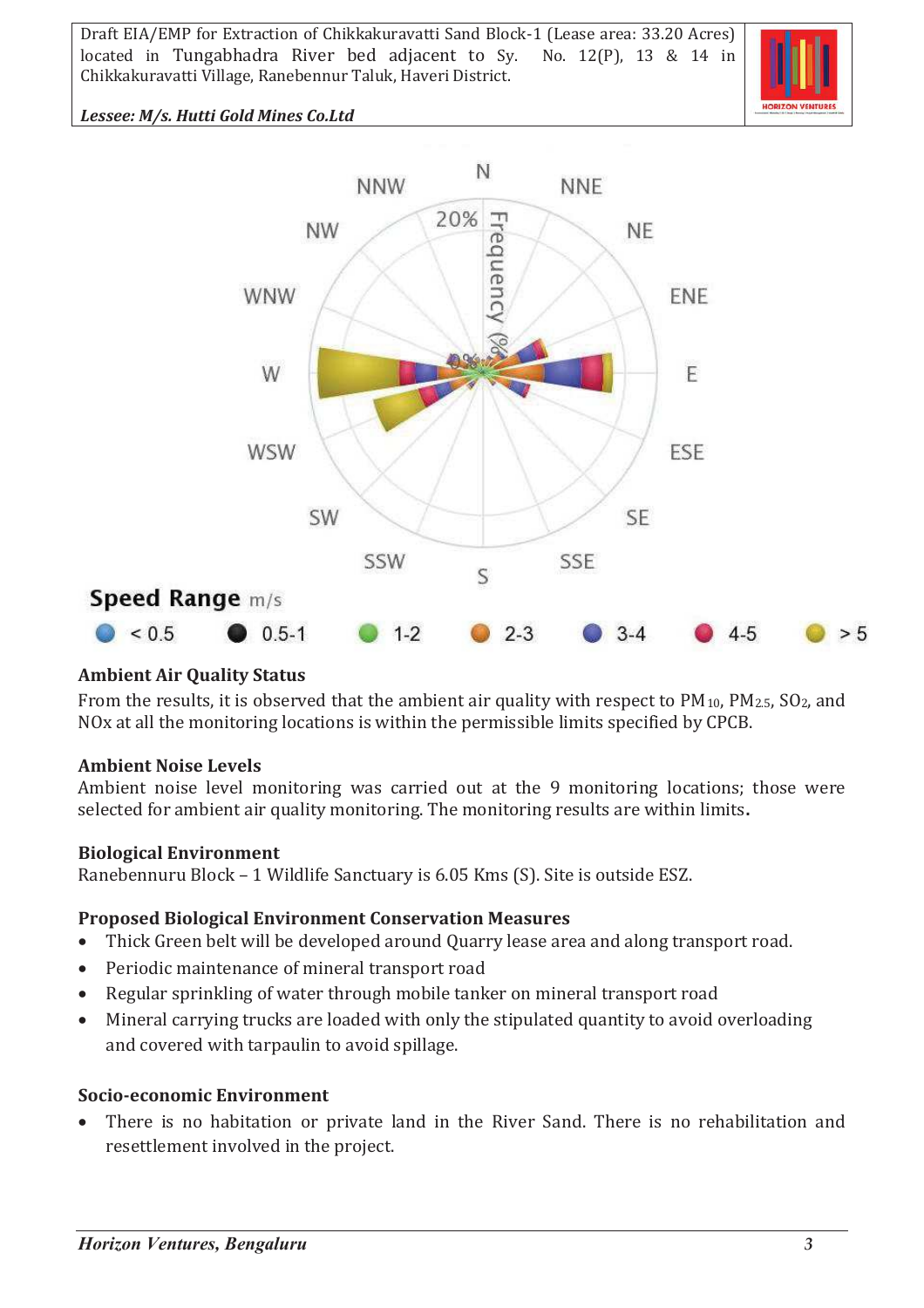

# *Lessee: M/s. Hutti Gold Mines Co.Ltd*

- The said Quarry provides direct employment to 12 people and generates indirect employment for 24 more people. Most of the directly employed manpower falls under skilled category and the respective distribution / numbers is follows. Preference will be given to the local people as per their eligibility.
- · The existing infrastructure facilities are sufficient to cater the needs of the Sand Block. However, the Quarry management will take efforts as a part of CER for improvement in civic amenities like sanitation, drinking water facilities, transport road, etc in the nearby villages.

# **ENVIRONMENTAL MONITORING PROGRAM**

An Environmental Management Cell (EMC) will be established in the Quarry under the control of Quarry Manager. The EMC will be headed by an Environmental Officer having adequate qualification and experience in the field of environmental management regular and periodic. Environmental monitoring of Ambient Air Quality, Water table depth, Water quality, Ambient Noise Levels, Soil Quality, CSR activities etc will be carried out through MOEF accredited agencies and reports will be submitted to KSPCB/ Regional office of MoEF&CC.

## **RISK ASSESSMENT & DISASTER MANAGEMENT PLAN**

The assessment of risk in the Sand Blocking project has been estimated for Slope failure, Movement of HEMM, Inundation due to surface water, Dust hazards, Hazards associated with use of Diesel Generator Sets and flooding of lower benches and corresponding mitigation measures are suggested in the EIA/EMP report.

# **PROJECT BENEFITS**

The Sand Blocking project would generate additional employment opportunities which would finally result in improvement in the quality of life of people of the nearby villages. In line with this CER policy, M/s. Hutti gold mines co.ltd will carry out community welfare activities in the following areas:

- · Community development
- · Education
- · Health care
- · Drainage and sanitation
- · Roads

A budget of Rs. 1.13 Lakh per annum as recurring expenses has been proposed for implementation of Socio-economic welfare activities in the nearby villages.

# **ENVIRONMENTAL MANAGEMENT PLAN**

Judicious use of the environmental management plan addresses the components of environment, which are likely to be affected by the different operations in the project. The capital cost of the project is approx. Rs 282 Lakhs. It is proposed to provide an amount of Rs. 21.02 Lakh as capital cost and Rs. 4.2 Lakhs per annum as recurring expenses towards implementation of the environmental action plan.